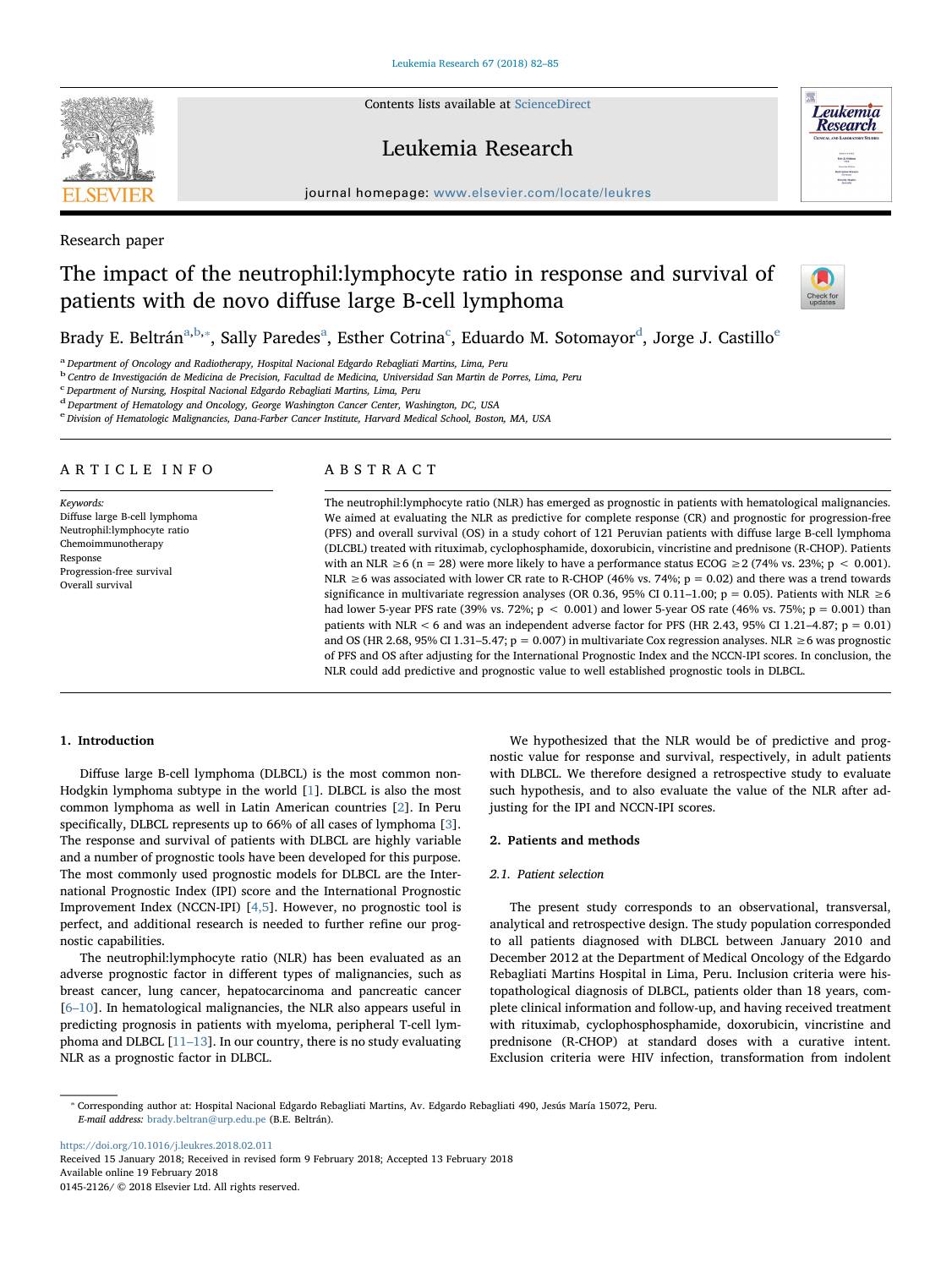lymphoma, and central nervous system or leukemic involvement by DLBCL at diagnosis.

### 2.2. Data gathering

Relevant clinical and pathological data were gathered, which included but were not limited to age, sex, performance status, clinical stage, extranodal sites of involvement, lactate dehydrogenase (LDH) levels, presence of B symptoms, response to therapy and overall survival. For purposes of this study, absolute neutrophil and lymphocyte counts at the time of DLBCL diagnosis were also collected. The NLR was estimated by dividing the absolute neutrophil count over the absolute lymphocyte count. Response to therapy was assessed using standard criteria, whenever possible.[[29\]](#page-3-6) Progression-free survival (PFS) was defined as the time between diagnosis and progression of disease, last follow-up or death from any cause. Overall survival (OS) was defined as the time between diagnosis and last follow-up or death from any cause.

#### 2.3. Statistical analysis

Clinicopathological data are presented using descriptive statistics, and characteristics between groups compared using Chi-square. Univariate and multivariate regression models were fitted to evaluate the association of clinical variables and complete response to therapy. For the survival analysis, the Kaplan-Meier method was used to generate PFS and OS curves, which were compared using the log-rank test. The Cox regression method was used to establish univariate and multivariate survival models for PFS and OS. The outcome of interest was reported as the Hazard Ratio (HR) with 95% Confidence Interval (CI) of progression or death from any cause and death from any cause, respectively. P-values < 0.05 were considered significant. Calculations and graphs were obtained using STATA version 14 (StataCorp, College Station, TX, USA).

## 3. Results

## 3.1. Patients' characteristics

A total of 121 patients with DLBCL treated with R-CHOP were included in our analysis. The clinical characteristics of the patients are shown in [Table 1.](#page-1-0) The median NLR was 3.5, interquartile range (IQR) 2.3–6. Based on the IQR, patients were divided in 4 categories (category 1: NLR 0–2.2, category 2: NLR 2.3–3.4, category 3: NLR 3.5–5.9, category 4: NLR 6 or higher). Patients with NLR of 6 or higher were more likely to have an ECOG performance status of 2 or higher (74% vs. 23%; p < 0.001). There was a trend in patients with NLR of 6 or higher of having higher rates of elevated LDH levels (74% vs. 54%;  $p = 0.06$ ) and also higher rates of high-intermediate (39% vs. 29%) and high risk NCCN-IPI scores (36% vs. 19%;  $p = 0.09$ ).

#### 3.2. Response to R-CHOP

The CR rate in the entire cohort was 68%. DLBCL patients with NLR of 6 or higher had a lower CR rate than patients with NLR lower than 6 (46% vs. 74%,  $p = 0.02$ ; [Table 1\)](#page-1-0). In the univariate logistic regression analysis, ECOG of 2 or higher, elevated LDH, stage III/IV and NLR of 6 or higher were significantly associated with lower rate of CR. In a multivariate model including these four factors, NLR of 6 or higher was the stronger factor associated with lower CR rate (OR 0.36, 95% CI 0.11–1.00;  $p = 0.05$ ). The univariate and multivariate models are shown in [Table 2.](#page-1-1) The IPI score also associated with CR. Low-intermediate, high-intermediate and high IPI score had an OR for CR of 0.42 (95% CI 0.13–1.42;  $p = 0.16$ ), 0.30 (95% CI 0.09–1.02;  $p = 0.05$ ) and 0.13 (95% CI 0.04–0.44;  $p = 0.001$ ), respectively, using low IPI as the reference group. NLR of 6 or higher remained statistically significant after adjusting for the IPI (OR 0.36, 95% CI 0.14–0.91;  $p = 0.03$ ). The

#### <span id="page-1-0"></span>Table 1

Baseline characteristics of 121 patients with DLBCL treated with R-CHOP according to NLR.

|                            | Total<br>$(n = 121)$ | NLR < 6<br>$(n = 93)$ | NLR $6+$<br>$(n = 28)$ | p-value     |
|----------------------------|----------------------|-----------------------|------------------------|-------------|
| Age $60 +$ years           | 81 (67%)             | 63 (68%)              | 18 (64%)               | 0.73        |
| Male sex                   | 54 (45%)             | 41 (44%)              | 13 (46%)               | 0.82        |
| $ECOG$ 2+                  | 41 (34%)             | 21 (23%)              | 20 (74%)               | ${}< 0.001$ |
| <b>Elevated LDH</b>        | 70 (58%)             | 50 (54%)              | 20 (74%)               | 0.06        |
| $2+$ extranodal sites      | 69 (57%)             | 54 (58%)              | 15 (54%)               | 0.67        |
| Stage III/IV               | 50 (41%)             | 39 (42%)              | 11 (39%)               | 0.80        |
| <b>B</b> symptoms          | 72 (60%)             | 53 (57%)              | 19 (68%)               | 0.30        |
| <b>IPI</b> score           |                      |                       |                        |             |
| Low risk                   | 42 (35%)             | 36 (39%)              | 6(21%)                 | 0.14        |
| Low-intermediate<br>risk   | 28 (23%)             | 23 (25%)              | 5(18%)                 |             |
| High-intermediate<br>risk  | 25 (21%)             | 16 (16%)              | 9(32%)                 |             |
| High risk                  | 26 (21%)             | 18 (19%)              | 8(29%)                 |             |
| <b>NCCN-IPI score</b>      |                      |                       |                        |             |
| Low risk                   | 9(7%)                | 8(9%)                 | 1(4%)                  | 0.09        |
| Low-intermediate<br>risk   | 46 (38%)             | 40 (43%)              | 6(21%)                 |             |
| High-intermediate<br>risk  | 38 (31%)             | 27 (29%)              | 11 (39%)               |             |
| High risk                  | 28 (23%)             | 18 (19%)              | 10 (36%)               |             |
| <b>Response to therapy</b> |                      |                       |                        |             |
| Complete response          | 82 (68%)             | 69 (74%)              | 13 (46%)               | 0.02        |
| Partial response           | 14 (12%)             | $9(10\%)$             | 5(19%)                 |             |
| No response                | 25 (21%)             | 15 (16%)              | 10 (36%)               |             |

NLR: neutrophil-lymphocyte ratio; ECOG: Eastern Cooperative Oncology Group; LDH: lactate dehydrogenase; IPI: International Prognostic Index; NCCN: National Comprehensive Cancer Network.

#### <span id="page-1-1"></span>Table 2

Univariate and multivariate logistic regression models for complete response in 121 patients with DLBCL treated with R-CHOP.

|                       | Univariate analysis |         | Multivariate analysis |         |
|-----------------------|---------------------|---------|-----------------------|---------|
|                       | OR (95% CI)         | p-value | OR (95% CI)           | p-value |
| Age $60 +$ years      | 1.68 (0.76-3.73)    | 0.20    |                       |         |
| Male sex              | $0.78(0.36 - 1.69)$ | 0.53    |                       |         |
| $ECOG$ 2+             | $0.29(0.13 - 0.64)$ | 0.002   | $0.78(0.28 - 2.19)$   | 0.64    |
| Elevated LDH          | $0.25(0.10-0.62)$   | 0.003   | $0.41(0.15 - 1.11)$   | 0.08    |
| $2+$ extranodal sites | $0.76(0.35-1.65)$   | 0.49    |                       |         |
| Stage III/IV          | $0.34(0.15-0.75)$   | 0.007   | $0.43(0.12 - 1.06)$   | 0.07    |
| <b>B</b> symptoms     | $0.45(0.20-1.03)$   | 0.06    |                       |         |
| $NI.R.6+$             | $0.30(0.13 - 0.72)$ | 0.007   | $0.36(0.11 - 1.00)$   | 0.05    |
|                       |                     |         |                       |         |

OR: odds ratio; CI: confidence interval; ECOG: Eastern Cooperative Oncology Group; LDH: lactate dehydrogenase; NLR: neutrophil-lymphocyte ratio.

NCCN-IPI did not associate with CR. Low-intermediate, high-intermediate and high NCCN-IPI had OR for CR of 1.21 (95% CI 0.21–6.97;  $p = 0.83$ ), 0.66 (95% CI 0.12–3.74;  $p = 0.64$ ) and 0.30 (95% CI 0.05–1.79; p-0.19;  $p = 0.19$ ), respectively, using low NCCN-IPI as the reference group. NLR of 6 or higher also remained significantly associated with lower CR rates after adjusting for NCCN-IPI (OR 0.37, 95% 0.15–0.93;  $p = 0.03$ ).

#### 3.3. Progression-free survival

The median follow-up for the entire group was 5.6 years (95% CI 5.4–6 years). There was no difference in follow-up between groups based on NLR. The median follow-up in the group with NLR of 6 or higher was 5.9 years (95% CI 4.9–6.5) versus 5.6 years (95% CI 5.3–6 years) in patients with NRL lower than 6 (log-rank  $p = 0.39$ ). The median PFS was 6.6 years (95% CI 5.5–not reached; [Fig. 1](#page-2-0)A). In the univariate analysis, ECOG of 2 or higher, elevated LDH level, stage III/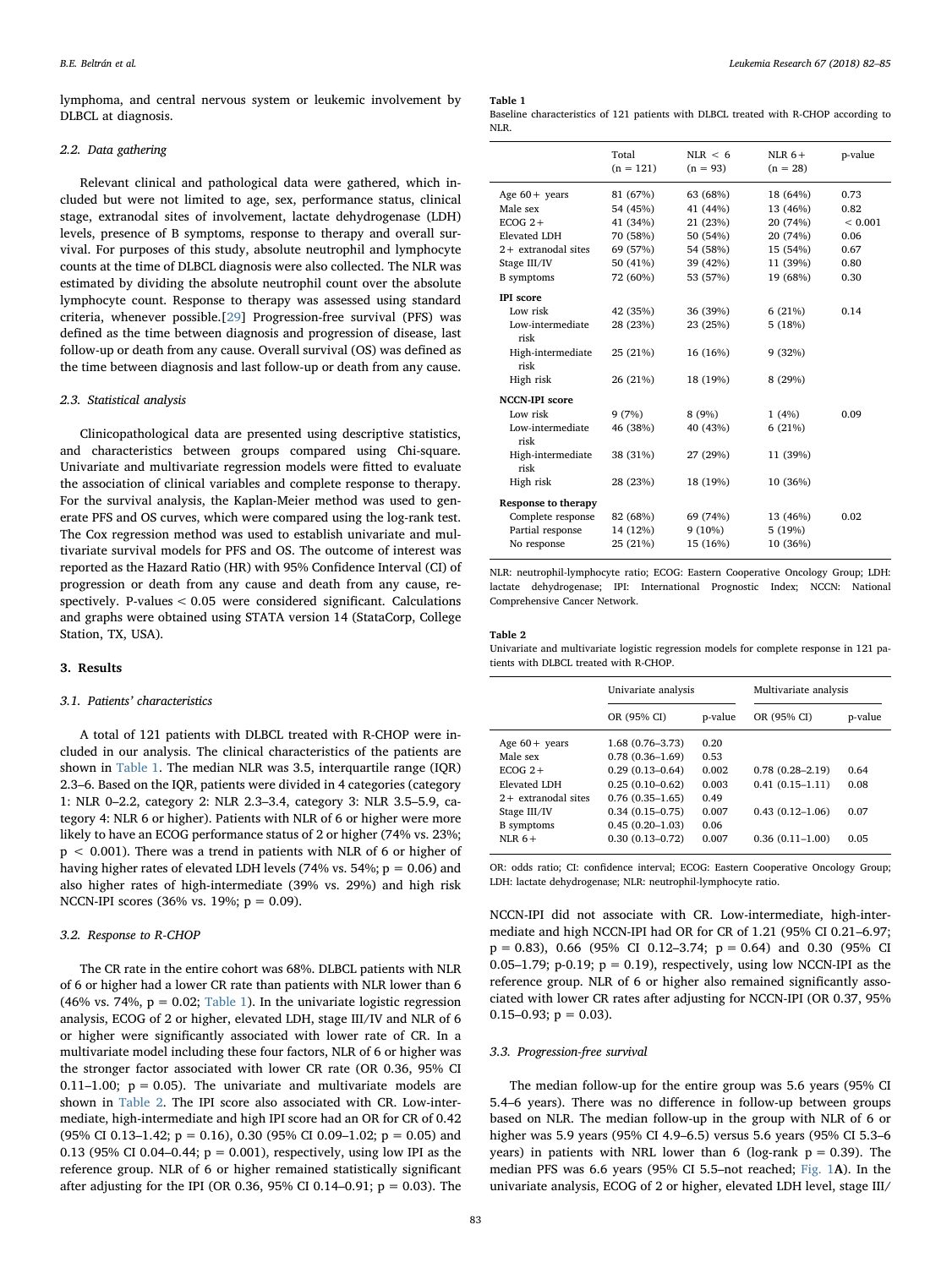<span id="page-2-0"></span>

Fig. 1. Progression-free survival estimates in 114 patients with DLBCL treated with R-CHOP for the entire cohort (A), and according to the NLR (B).

#### <span id="page-2-1"></span>Table 3

Univariate and multivariate Cox proportional-hazard regression models for progressionfree and overall survival in patients with DLBCL treated with R-CHOP.

| $PFS(n = 114)$        | Univariate analysis |             | Multivariate analysis |         |
|-----------------------|---------------------|-------------|-----------------------|---------|
|                       | HR (95% CI)         | p-value     | HR (95% CI)           | p-value |
| Age $60 +$ years      | $1.11(0.58 - 2.11)$ | 0.76        |                       |         |
| Male sex              | $0.80(0.44 - 1.46)$ | 0.48        |                       |         |
| $ECOG$ 2+             | $1.85(1.41 - 2.43)$ | < 0.001     | $1.37(0.97-1.94)$     | 0.08    |
| Elevated LDH          | $2.62(1.36 - 5.08)$ | 0.004       | $1.50(0.73 - 3.10)$   | 0.27    |
| $2+$ extranodal sites | $0.98(0.55 - 1.76)$ | 0.95        |                       |         |
| Stage III/IV          | $2.29(1.26 - 4.16)$ | 0.006       | $1.46(1.05-2.03)$     | 0.02    |
| <b>B</b> symptoms     | $1.60(0.87-2.94)$   | 0.13        |                       |         |
| $NI.R.6+$             | 2.98 (1.65-5.39)    | ${}< 0.001$ | $2.43(1.21 - 4.87)$   | 0.01    |
|                       | Univariate analysis |             | Multivariate analysis |         |
| $OS(n = 121)$         |                     |             |                       |         |
|                       | HR (95% CI)         | p-value     | HR (95% CI)           | p-value |
| Age $60 +$ years      | 1.49 (0.75-2.97)    | 0.26        |                       |         |
| Male sex              | $0.94(0.51 - 1.73)$ | 0.84        |                       |         |
| $ECOG$ 2+             | 2.82 (1.53-5.19)    | 0.001       | $1.48(0.72 - 3.02)$   | 0.28    |
| Elevated LDH          | 2.55 (1.28-5.08)    | 0.008       | $1.63(0.78 - 3.39)$   | 0.20    |
| $2+$ extranodal sites | $0.93(0.51 - 1.72)$ | 0.83        |                       |         |
| Stage III/IV          | 2.67 (1.44–4.96)    | 0.002       | 2.59 (1.34-5.00)      | 0.004   |
| <b>B</b> symptoms     | $1.23(0.66 - 2.29)$ | 0.52        |                       |         |

HR: hazard ratio; CI: confidence interval; ECOG: Eastern Cooperative Oncology Group; LDH: lactate dehydrogenase; NLR: neutrophil-lymphocyte ratio.

IV and NLR of 6 or higher were associated with a worse OS. The 5-year PFS rate in patients with NLR of 6 or higher was lower than in patients with NLR lower than 6 (39% vs. 72%; log-rank  $p < 0.001$ ; [Fig. 1](#page-2-0)B). In

<span id="page-2-2"></span>

Fig. 2. Overall survival estimates in 121 patients with DLBCL treated with R-CHOP for the entire cohort (A), and according to the NLR (B).

a multivariate model including ECOG, LDH level, stage and NLR, ECOG of 2 or higher, stage III/IV and NLR of 6 or higher were independently associated with a worse PFS. Univariate and multivariate Cox regression models are shown in [Table 3](#page-2-1) (top). The IPI and the NCCN-IPI score were associated with PFS (log-rank  $p < 0.001$  for both indexes). NLR of 6 or higher was independently associated with worse PFS after adjusting by the IPI score (HR 2.54, 95% CI 1.38–4.66;  $p = 0.003$ ) and the NCCN-IPI score (HR 2.31, 95% CI 1.26–4.24; p = 0.007).

## 3.4. Overall survival

At the time of this report, 43 patients have died, of which 30 (70%) died of progression of disease, 10 (23%) from infectious complications, and 3 (7%) of other causes. The median OS was 10.5 years (95% CI 6.5 not reached; [Fig. 2](#page-2-2)A). In the univariate analysis, ECOG of 2 or higher, elevated LDH level, stage III/IV and NLR of 6 or higher were associated with a worse OS. The 5-year OS rate in patients with NLR of 6 or higher was lower than in patients with NLR lower than 6 (46% vs. 75%; logrank  $p = 0.001$ ; [Fig. 2](#page-2-2)B). In a multivariate model including ECOG, LDH level, stage and NLR, only stage III/IV and NLR of 6 or higher were independently associated with a worse OS. Univariate and multivariate Cox regression models are shown in [Table 3](#page-2-1) (bottom). The IPI score and the NCCN-IPI score were associated with OS (log-rank  $p < 0.001$ ) for both indexes). NLR 6 or higher was independently associated with a worse OS after adjusting for the IPI score, (HR 2.36, 95% CI 1.23–4.51; p = 0.009), and the NCCN-IPI score (HR 2.10, 95% CI 1.10–4.00;  $p = 0.03$ .

### 4. Discussion

Our retrospective study suggests that NLR of 6 of higher can be